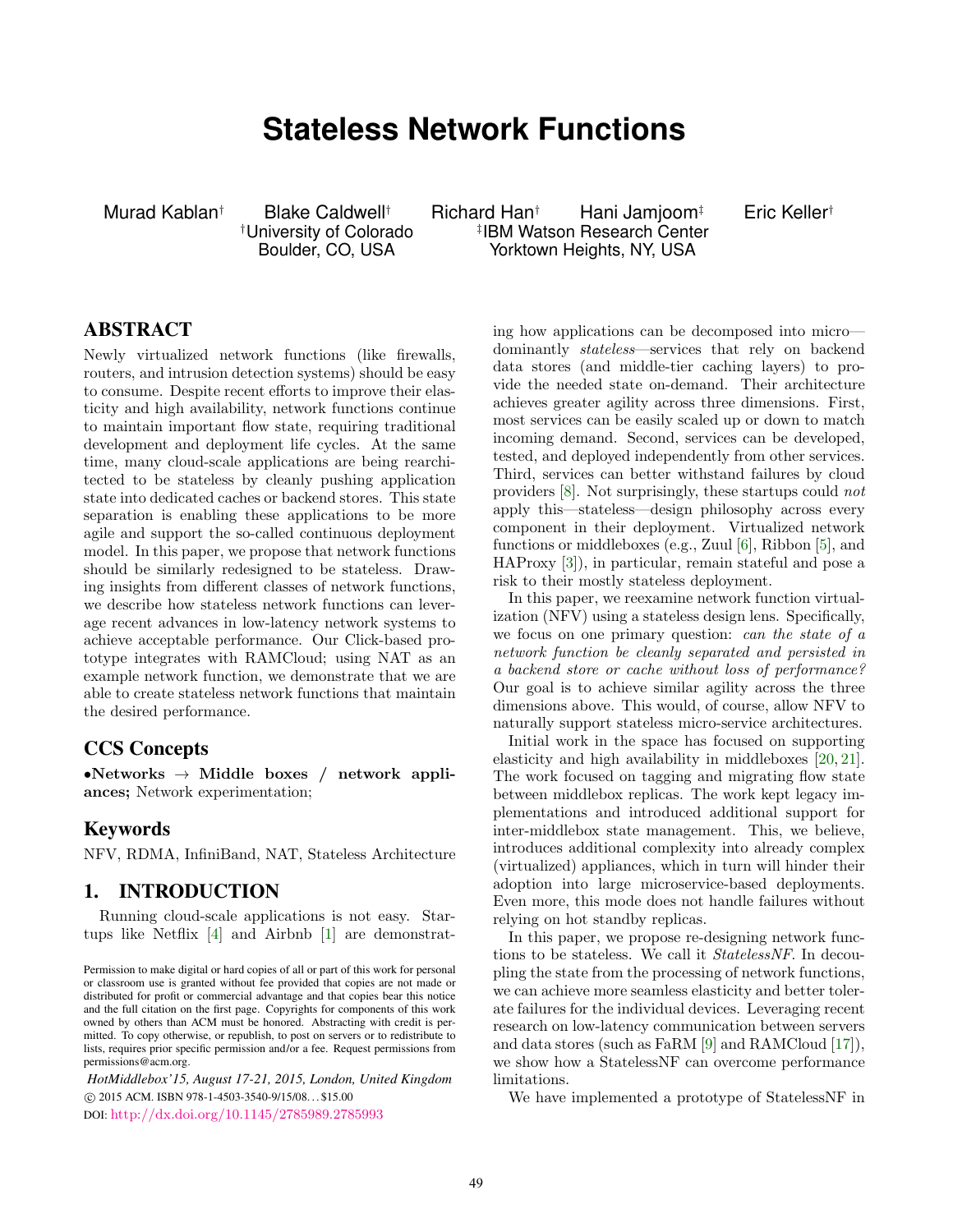<span id="page-1-0"></span>

Figure 1: StatelessNF architecture

Click [\[14\]](#page-5-10) that integrates with RAMCloud. We used NAT as an example network function and changed the default Click implementation in a way that the NAT translation table is maintained in a RAMCloud cluster. We have implemented three modes of operation. In the most restrictive (blocking) mode, Click elements are only allowed to store configuration state. Additionally, they will block on any lookup in RAMCloud. We have also implemented an asynchronous mode where reads and writes are non-blocking. This allows each element to maintain better throughput. Finally, we also implemented a caching element that allows fast reads; any writes are immediately passed through to RAMCloud. Using InfiniBand as a low-latency transport medium between Click and RAMCloud, we have evaluated the performance of StatelessNF across all three modes of operation. Our experiments demonstrate that StatelessNF (with caching) can match the native Click implementation for a broad spectrum of configurations. Even without caching, both throughput and latency were less than 10% below the native Click implementation.

## 2. ENVIRONMENT & EXAMPLE

Without loss of generality, we assume an environment that consists of a cluster of virtualized network functions (or middleboxes). We also assume that flows are externally assigned to an NF instance by an SDN controller. In the common case, flows use the same NF instance throughout the lifetime of each flow. They, however, can be reassigned to different instances (for example, on failure or to improve load balancing of flows across replicas).

As mentioned earlier, we are interested in designing stateless network functions that can match the performance of existing implementations, but are simpler to manage and scale. In designing our system, we consider the performance requirements of three different classes of network functions: routing software, intrusion detection systems (IDSs), and inline processors (such as firewalls and NATs). We use NAT as a running example of a network function throughout the paper for three reasons. First, NATs have a simple design that allow us to reason about the various design decisions. Second, unlike routing software and IDSs, NATs are both delay and throughput sensitive. We wanted to capture the effect of our design on both performance dimensions. Third, NATs have a robust implementation in Click, which simplifies our implementation prototype.

For simplicity, we assume that the NAT maintains a translation between a packet's public and private address. This is captured in the traditional 5-tuple entry: Protocol, Private Address, Private Port, Public Address, Public Port. The NAT also maintains a unique flow ID. In going stateless, this mapping table is maintained externally by all NF instances. When a new flow arrives, an NF instance must first lookup to see if a table entry exists in the global table. If one exists, then it will use the information from the existing entry. If it does not, it will create a new entry for the flow and persist the information back to the global table.

## 3. ARCHITECTURE

Figure [1](#page-1-0) shows the architecture of StatelessNF. It consists of a network processing tier and a data store tier.<sup>[1](#page-1-1)</sup> Network functions (as is the premise of NFV) run within isolated and deployable units such as virtual machines or containers. Each of the network functions is able to communicate with the data store through a data network. There are two key challenges to our design:

- *Decoupling state:* Traditional network functions have been designed with state directly embedded into their code. StatelessNF requires redesigning the network functions to decouple the state.
- Achieving performance: Many network functions will sit in the data path, and be required to process a large number of packets per second. We have to ensure that efforts to improve performance do not compromise the consistency of the state or cause important state to be lost upon failure.

We elaborate on these two challenges and how StatelessNF overcome them in the following subsections.

#### 3.1 Decoupling State in Network Functions

Decoupling state from computation is integral to many operations in cloud systems; it spans the entire system and network stacks. For example, techniques like Checkpoint/Restore In Userspace (CRIU) [\[18\]](#page-5-11) are used to extract out kernel and process state for process/container migration. At a much finer granularity, Split/Merge [\[21\]](#page-5-7) allows movement of per flow state across middlebox replicas. Similarly, Router Grafting [\[13\]](#page-5-12) migrates BGP session state across routers.

A common design theme among these works is that the decoupling of state only occurs during management

<span id="page-1-1"></span><sup>1</sup>Note, the current design consists of two tiers; as security requirements grow, we anticipate the creation of other tiers that process information in the background.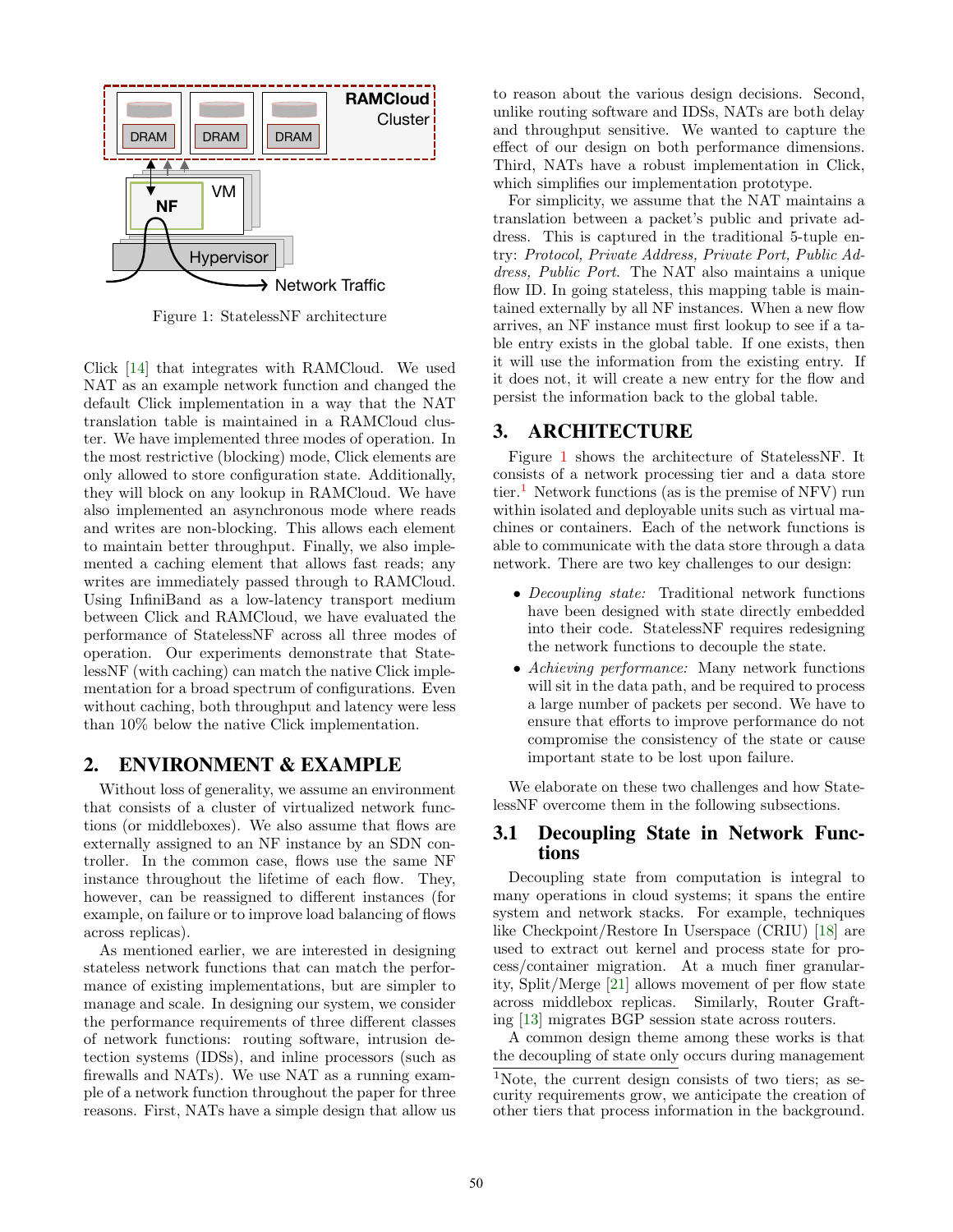operations. The decoupled (extracted) state, for example, can be migrated to another replica or periodically persisted to a backend store (to implement failure recovery). The rest of the time, state remains internal to running systems. By keeping the state internal to the network function, these designs optimize for the common case: processing performance. At the surface, this would appear as the right design point. Practically, because state extraction is hard, especially when the state spans the network and kernel stacks, such systems are bug prone and hard to deploy in production environments. They also do not support graceful upgradablity as required by microservice-based deployments.

In StatelessNF, we argue that state separation should be a first order design principle. We separate network function state into two types. $2$  The first type is *cache* state. It is any state that is reproducible by a single network function instance. The second is shared state. It includes state that all network function replicas can access. It can be thought of a collection of key-values without any prescribed structure or schema to each value. In the case of a NAT, for example, the key is the flow ID and value is the address mapping.

When a new instance is added or removed, data consistency needs to be handled properly. In the NAT example, all address mappings from a failed instance need to be persisted so that the new instance can ensure correct fail over. Each network function instance loosely acts as a master for the flows that are assigned to it. The only programming practice that is required is for each instance to wait for any update to the flow entry, or creation of a new entry, to be written to the backend store (RAMCloud in our case). However the network function instance does not need to wait for the backend store to replicate the new data.

#### 3.2 Achieving Performance

In going stateless, an added latency is naturally introduced: reading from remote memory versus local will always be slower. The questions then become (1) whether it actually impacts performance to a noticeable degree, (2) whether the latency can be tolerated even if it is noticeable, and (3) whether the latency can be masked.

As first step, we reduce part of the expected overhead by leveraging low latency distributed systems and networking technologies. Systems such as FaRM (fast remote memory) [\[9\]](#page-5-8) and RAMCloud have shown the ability to create systems for which the memory is on a remote machine. Next, we introduce a caching layer.

Caching introduces another layer where consistency can be violated. In the simplest case, techniques like consistent replication and cache invalidation can eliminate such consistency issues (at the cost of higher update cost). We believe that there are domain specific

<span id="page-2-1"></span>

Figure 2: StatelessNF Initial Prototype

solutions. For example, we can exploit the situation where a given packet may traverse a sequence of network functions. So long as the packet does not reach the end destination before the affected state is committed to the data store, we have opportunity to rollback upon failure if needed.

## 4. PROTOTYPE IMPLEMENTATION

Our initial prototype, illustrated in Figure [2](#page-2-1) is built using two key technologies: (i) Click, as a platform to build new data plane network functions, and (ii) RAM-Cloud over InfiniBand, as a platform which provides a low-latency access to a data store.

The central component to our implementation is the StatelessNF client. This StatelessNF client is a class implemented in C++ that carries out data storage and retrieval operations to RAMCloud. It also provides a general data store interface that can be integrated into Click elements and linked at compile time. We implemented different versions of this interface to explore different designs, detailed in the following subsections.

In order to take advantage of RDMA transactions for one-sided writes to RAMCloud and minimal read latency, we used the infrc transport mechanism in RAM-Cloud in preference over the tcp transport mechanism that is compatible with an Ethernet fabric. This transport implementation uses the reliable connected (RC) InfiniBand transport. The initial connection handshake between a client and a RAMCloud server is done through a socket interface using IP over InfiniBand, which encapsulates an IP packet in InfiniBand frames. Once a connection has been established between client and server, memory regions are pinned by the Infini-Band device driver for DMA transfers bypassing the OS, and further communication is transitioned to the InfiniBand verbs interface.

#### 4.1 Blocking Read/Write

The StatelessNF client provides a read/write interface to a datastore. To minimize changes in Click elements, our first implementation of this functionality is a synchronous (blocking) interface. Typical elements in

<span id="page-2-0"></span><sup>2</sup>Split/Merge separates middlebox state into three types: internal, coherent, and partitioned state. In our design, we eliminate the need to differentiate between coherent and partitioned state.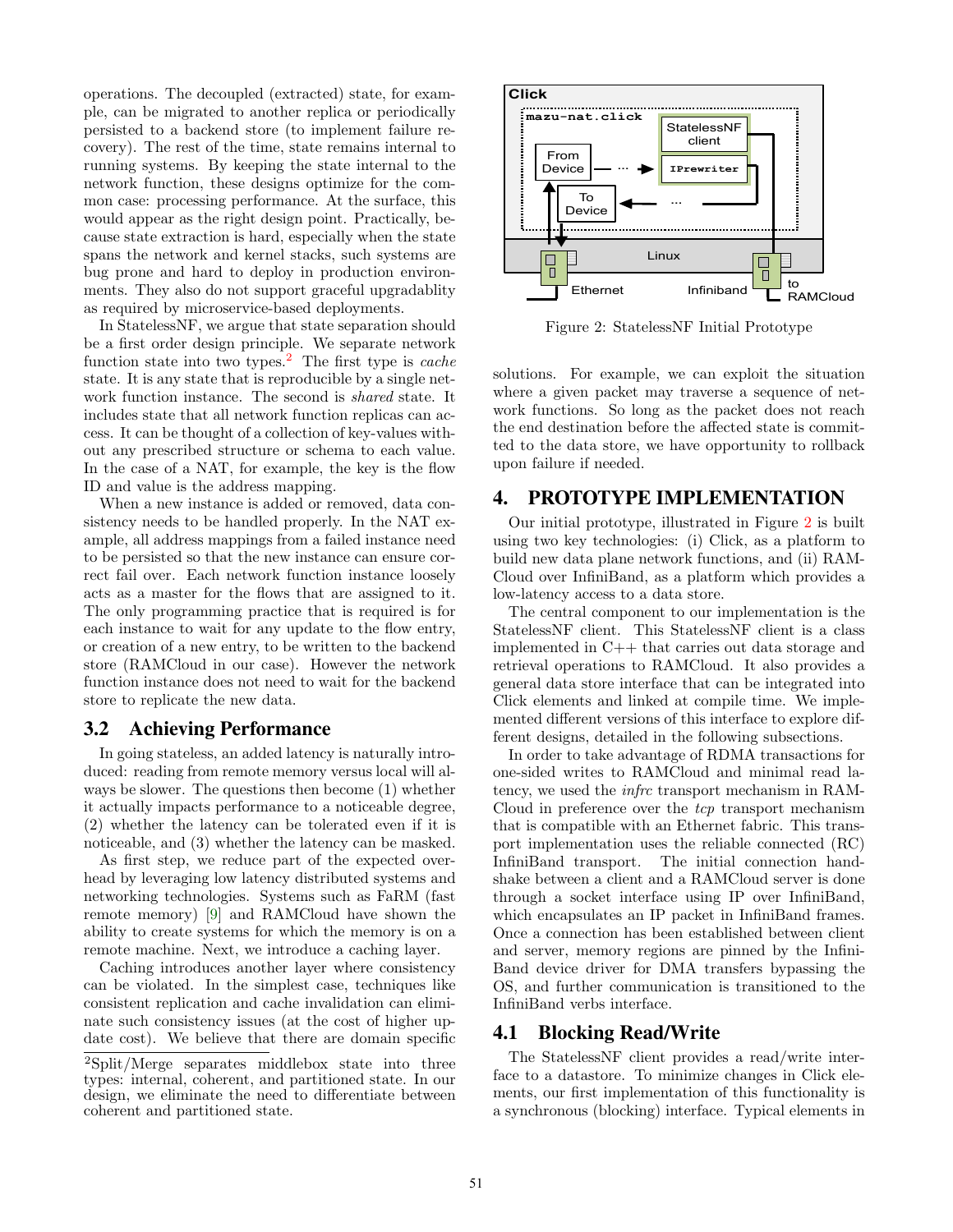Click might have a lookup in a data structure (such as a Hashmap). These lookups are performed as part of the sequentially executed code to process the packet. As a local data structure, this is perfectly reasonable. For our first implementation, we simply replace these reads and writes with blocking reads and writes to RAM-Cloud. That is, the Click element submits a lookup to the storage client interface and does not output the packet until the RAMCloud operation completes, with read data or confirmation of a successful write.

## 4.2 Async Read/Write—Buffer Packets

As an improvement, we also implemented an asynchronous (non-blocking) read and write interface to the StatelessNF client (using the asynchronous interface to RAMCloud). To utilize this, the Click element needs to break the packet processing into pre-lookup and postlookup functionality (or more generally, into processing stages if there are multiple reads, but for simplicity we focus on the single read case), along with integration of the Click scheduler. Consider an example element which has a *push* interface, where the  $push()$  function extracts some fields in the packet, performs a lookup, and based on the results of the lookup modifies the packet and outputs on a given port of the element.

Replacing the lookup with a read to our StatelessNF client requires breaking apart the function. Instead in its push() function, the element extracts fields in the packet to be used for a lookup, submits the read request to the StatelessNF client, and then returns from the push function. We periodically check inside run\_task(), invoked by the Click scheduler, whether any results have completed. If they have, we call the element's postprocessing function, which in turn outputs the packet.

## 4.3 Caching

Finally, we extended the StatelessNF client to support a simple least recently used cache. By simple, we mean that for our initial exploration, we assume state that can be cached will not be shared.<sup>[3](#page-3-0)</sup>

The first change in the StatelessNF client is that the element looks in the cache for a matching data, and if found, returns the value immediately. Then for writes, it will update the cache and perform a write through to RAMCloud. If the data is not there, a read to RAM-Cloud, and then possibly a write to RAMCloud is performed, and execution returns to the calling element.

## 4.4 NAT Example

We modified a NAT network function to be stateless. In particular, we used the mazu-nat.click configuration that is in the Click source tree. In it, the IPRewriter element is the element that stores the state for a NAT. In particular, it uses a flowID built from the received packet's 5-tuple as a key into a table, and stores the address-translation mapping as the value.

This follows the processing model described in the previous section: extract lookup key, perform a lookup, based on the result modify the packet  $(e.g., change the$ 5-tuple), and output the packet. One added step is that if the lookup fails, signifying a new flow, a new mapping must be added. We assume (for simplicity) that each instance has a partition of the external mapping space. The element then writes to the StatelessNF client this new entry in the table and outputs the packet.

## 5. EVALUATION

In this section, we evaluate the performance of stateless NAT with integration to RAMCloud in three modes: (1) Blocking Read/Write (Sync), (2) Nonblocking Read/Write (Async), and (3) Cache. We compare these three modes and a Click Native implementation of NAT on the basis of three metrics: throughput, round trip time, and packet processing overhead.

Setup. Our evaluation consists of one machine running StatelessNF implemented in Click, a two node RAM-Cloud cluster, a traffic generator, and a traffic sink. The generator and sink each had a single 1 Gbit/s interface. The NFV machine had two 1 Gbits/s interfaces. A 10 Gbit/s SDR InfiniBand network connected the server running StatelessNF to the RAMCloud cluster. The node running StatelessNF runs Click in userlevel mode on the host OS with each NFV application having direct access to resources on the InfiniBand device.[4](#page-3-1)

We configured RAMCloud such that one replica is sent to a backup process on a server different from where the master process resides, with the primary copy in DRAM. The backup process will return a write completion when it has stored the data in an 8MB buffer in DRAM. When a backup's buffer becomes full, the backup will flush its entire contents to disk in a large sequential write operation. Thus, by the time the client is notified of a write RPC completion, a copy has been written to DRAM by the master and a second copy has been written to the backup's buffer on a different server. In this RAMCloud configuration the crash of a single server is recoverable without data loss to StatelessNF.

Benchmarking InfiniBand. Our RAMCloud cluster made use of early generation SDR InfiniBand run-ning at PCIe gen. [1](#page-4-0) speeds  $(2.5 \text{ GT/s})$ . Table 1 shows its performance measured by clusterperf, a benchmark provided with RAMCloud. While SDR made for a functionally complete StatelessNF implementation, significant performance improvements are possible should the RAMCloud servers and NFV servers utilize recent FDR

<span id="page-3-0"></span><sup>3</sup>We fully acknowledge the more difficult aspect of caching is support for consistency and cache invalidation, which we intend to implement as a next step.

<span id="page-3-1"></span><sup>4</sup>Alternatively, techniques utilizing an system's IOMMU such as PCIe passthrough and SR-IOV [\[19\]](#page-5-13) can share these resources with one or more virtual machines. While the possibility of virtualizing each StatelessNF could be useful, our InfiniBand cards were not capable of PCIe passthrough or SR-IOV.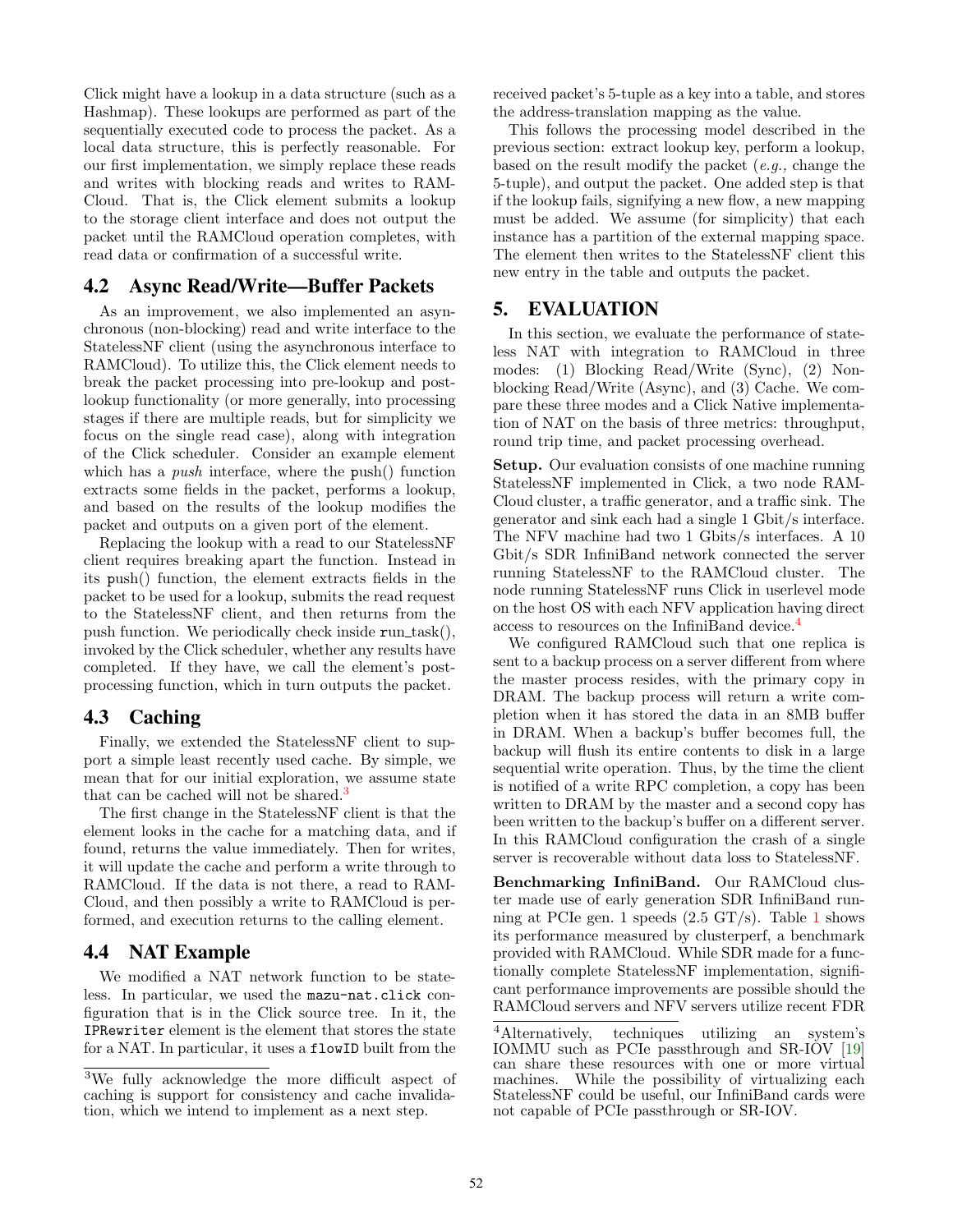<span id="page-4-0"></span>Table 1: RAMCloud RPC performance (100 byte data)

|                                  | SDR IB    | SDR IB       | FDR.<br>ΙB       |
|----------------------------------|-----------|--------------|------------------|
|                                  | 1 replica | $0$ replicas | 0 replicas $[7]$ |
| Read lat. $(\mu s)$              | 29.7      | 29.8         | -3.0             |
| Write lat. $(\mu s)$             | 56.5      | 30.4         | 4.3              |
| Read BW $(RPC/s)$                | 33,974    | 32,506       | 318,767          |
| Write $\overline{\rm BW(RPC/s)}$ | 17,616    | 32,086       | 230,686          |

<span id="page-4-1"></span>Table 2: Click TCP & UDP Throughput for 10 parallel connections

|                | Click<br>Native | Stateless  <br>Cache | <b>Stateless</b><br>Asvnc | Stateless<br>$_{\rm Sync}$ |
|----------------|-----------------|----------------------|---------------------------|----------------------------|
| TCP<br>Mbit/s) | 924.8           | 925                  | 894                       | 335.2                      |
| UDP<br>' ت     | 955.6           | 954.8                | 955.4                     | 519.6                      |

InfiniBand hardware and PCIe gen 3 (8 GT/s) buses. The results reported in [\[7\]](#page-5-14) indicated that read latencies can be reduced by 25  $\mu$ s with FDR InfiniBand.

Throughput. Using Iperf [\[22\]](#page-5-15) we measured the maximum UDP and TCP throughput of each implementation and that of Click native code. We used a packet size of 1500 bytes, and averaged the results of 5 iterations. The number of parallel streams was varied from 1 to 100. Each stream was generated with a different source port and therefore resulted in a unique NAT ranslation.

As shown in Table [2,](#page-4-1) the Cache implementation is on par with the performance of Click Native. There is a slight drop in performance with the Asynchronous case, but much less than with the blocking alternative. We noticed a drop in performance only with the Asynchronous implementation as the number of parallel connections increased, which we believe is the result our implementation's inefficiency in handling outstanding RPC's belonging to different flows. Improving on this is an opportunity for future work.

Round Trip Time. We measured round trip time (RTT) with D-ITG [\[2\]](#page-5-16) where we streamed 10,000 minimum size UDP packets through the NAT. We can see in Table [3](#page-4-2) that Cache gives us the lowest latency among all designs. The reason all of our designs have lower RTTs than Click Native is that our implementations each utilized the Click scheduler, which was necessary for asynchronous processing. The scheduler sets a timer that waits 10  $\mu$ s between each poll cycle. In the Asynchronous case the scheduler's run task() function will check the status of a RAMCloud RPC.

Packet Processing. We measured packet processing overhead for different packet sizes. In order to generate a high packet rate, we ran a Click UDP generator in kernel space. We streamed one million packets and increased the rate until the traffic sink saw packet drops. As shown in Figure [3,](#page-4-3) the Cache implementation meets the performance of Click Native at a packet size 500 bytes while the Asynchronous implementation joins the

<span id="page-4-3"></span><span id="page-4-2"></span>

Figure 3: UDP Max Transmission Rate Before Loss

performance of Click Native at 750 bytes.

To investigate reduced Asynchronous performance as compared to Cache, we profiled our modified Click code at a frequency of 25,000 Hz during a UDP Iperf test. The Async implementation spent 20.2% of the sampled cycles in the storage client library's read() function compared to 4.6% with the Cache implementation. The read() function will either create a RAMCloud read RPC or lookup the flow in the cache, in Async and Cache cases respectively. As a result, the Async implementation is only spending 2.7% of its time in the poll() system call waiting for incoming packets, where Cache is able to spend  $17.6\%$  of sampled cycles in poll(), meaning faster packet processing.

## 6. DISCUSSION

We performed our initial exploration with Click running on bare metal in user space due to implementation limitations with InfiniBand and the RAMCloud interface. Ideally, we want to run in a fully-virtualized environment and use a lighter weight mechanism like ClickOS [\[15\]](#page-5-17) or NetVM [\[11\]](#page-5-18). Our goal is to match the performance of Click in kernel mode. The main use case of InfiniBand comes from user space reads over the network from the backend store. As such, with the development of high performance (e.g., zero copy) user space I/O technologies over the past few years, our focus will be on getting Click in user space to run faster. In this way we can continue to use InfiniBand in userspace for easy use of backend stores.

## 7. RELATED WORK

StatelessNF rearchitects network functions in a way that maintains their internal state in a separate lowlatency storage tier. The structure of middleboxes has been characterized in [\[12\]](#page-5-19). The closest work to StatelessNF are the works seeking to create more elastic network functions through state migration. In partic